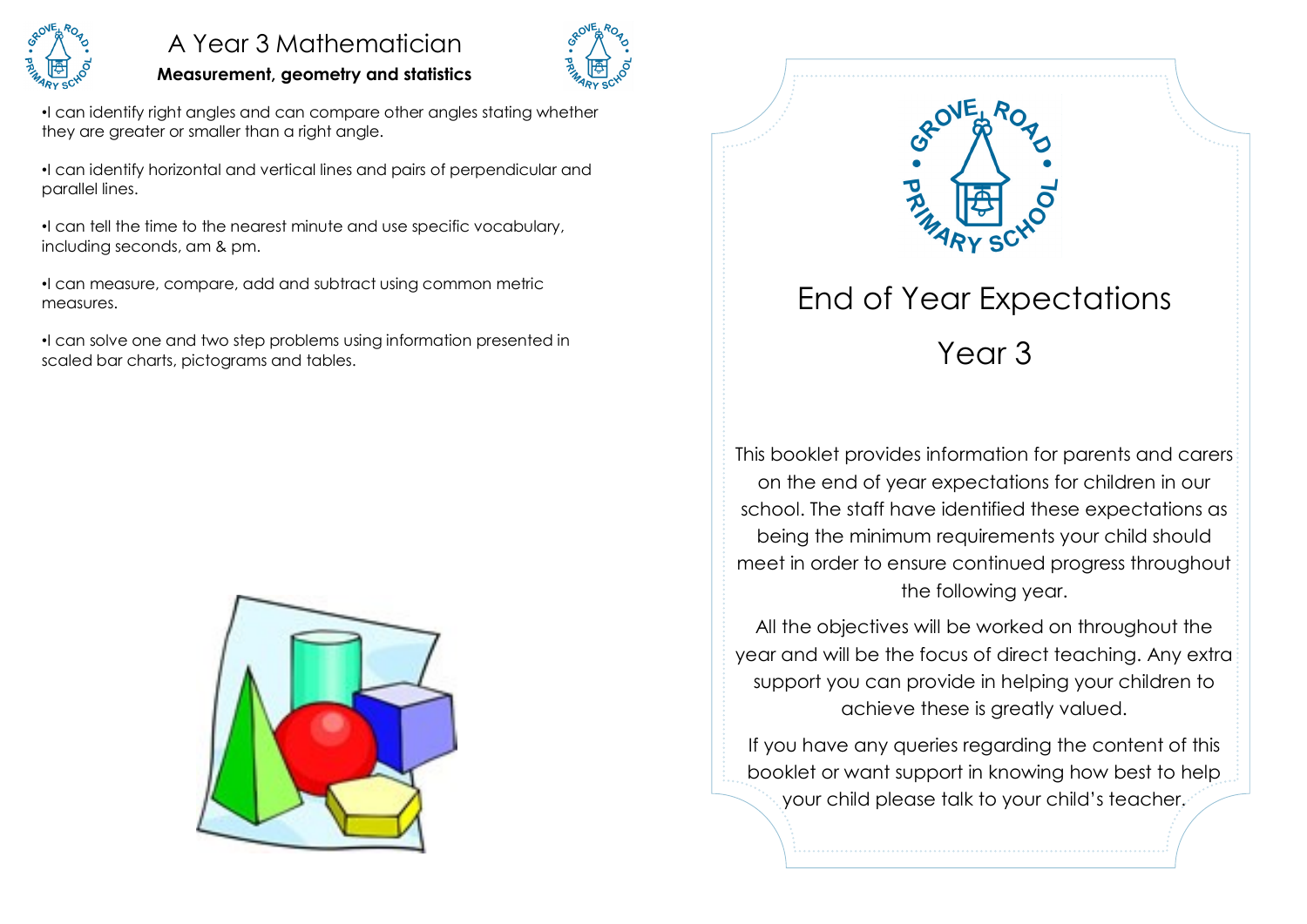# A Year 3 Speaker



•I can sequence and communicate ideas in an organised and logical way, always using complete sentences.

•I vary the amount of detail and choice of vocabulary, depending on the purpose and the audience.

- •I take a full part in paired and group discussions.
- •I show that I know when Standard English is required and use it (beginning).
- •I can retell a story using narrative language and add relevant detail.
- •I can show that I have listened carefully because I make relevant comments.
- •I can present ideas or information to an audience.
- •I recognise that meaning can be expressed in different ways, depending on the context.

•I can perform poems from memory adapting expression and tone as appropriate.







•I can compare and order numbers to 1000 and read and write numbers to 1000 in numerals and words.

- •I can count from 0 in multiples of 4, 8, 50 and 100.
- •I can recognise the value of each digit in a 3-digit number.

•I understand and can count in tenths, and find the fractional value of a given set.

- •I can add and subtract fractions with a common denominator.
- •I can derive and recall multiplication facts for 3, 4 and 8x tables.
- •I can add and subtract mentally combinations of 1-digit and 2-digit numbers.
- •I can add and subtract numbers with up to 3-digits using formal written methods.
- •I can write and calculate mathematical statements for multiplication and vision using the 2x, 3x, 4x, 5x, 8x and 10x tables.
- •I can calculate 2-digit x 1-digit.
- •I can solve number problems using one and two step problems

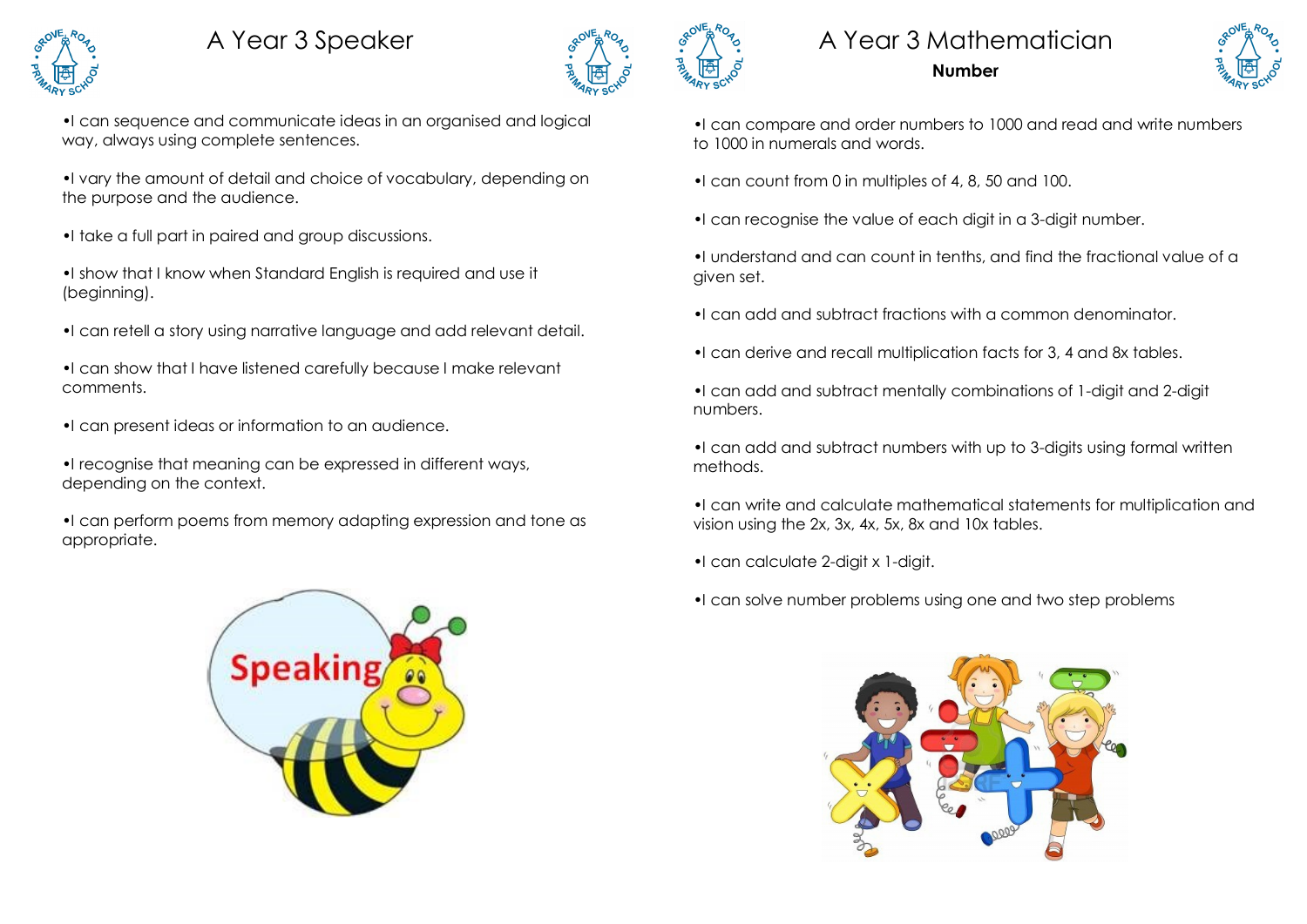

## A Year 3 Writer **Composition**



## A Year 3 Reader **Word Reading**



•I can discuss models of writing, noting its structure, grammatical features and use of vocabulary.

•I can compose sentences using a wider range of structures.

•I can write a narrative with a clear structure, setting, characters and plot.

•I can write non-narrative using simple organisational devices such as headings and sub-headings.

- •I can suggest improvements to my own writing and that of others.
- •I can make improvements to grammar, vocabulary and punctuation.

•I use a range of sentences with more than one clause by using a range of conjunctions.

- •I use the perfect form of verbs to mark the relationship of time and cause.
- •I can proof-read to check for errors in spelling and punctuation.



•I can read further exception words, noting the unusual correspondences between spelling and sound.

•I attempt pronunciation of unfamiliar words drawing on prior knowledge of similar looking words.